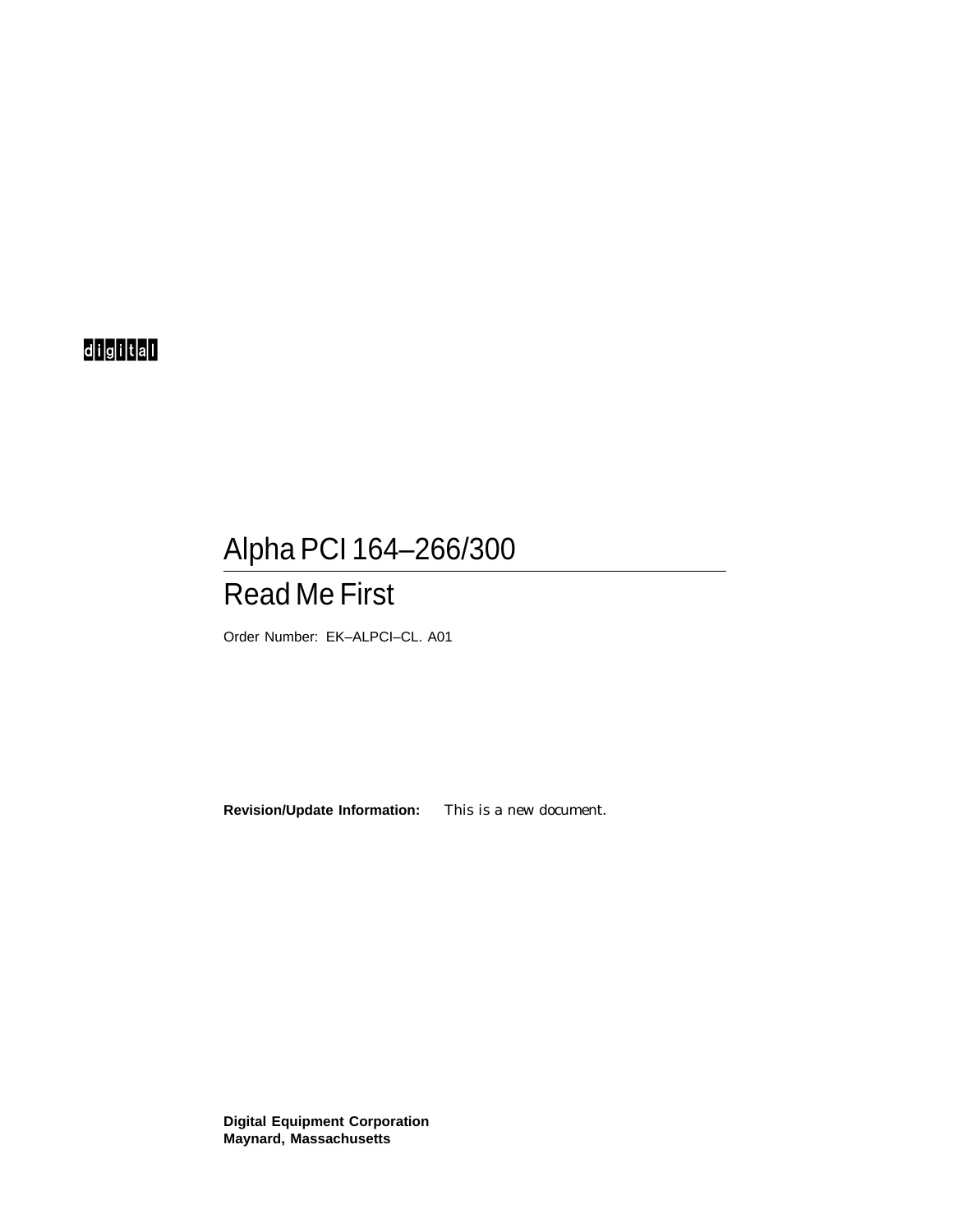#### **April 1996**

While Digital believes the information included in this publication is correct as of the date of publication, it is subject to change without notice.

Possession, use, or copying of the operating system software described in this publication is authorized only pursuant to a valid written license from Digital Equipment Corporation or an authorized sublicensor.

Digital Equipment Corporation makes no representations that the use of its products in the manner described in this publication will not infringe on existing or future patent rights, nor do the descriptions contained in this publication imply the granting of licenses to make, use, or sell equipment or software in accordance with the description.

Digital Equipment Corporation grants to the purchaser of Alpha microprocessor or peripheral sample designs and design tools a fully paid-up, nonexclusive, irrevocable, perpetual and worldwide license to copy, use, reproduce or have developed products based on or that incorporate all, or a portion of the sample board designs and to manufacture, have manufactured, market, sell, lease, license or otherwise distribute such products based on, or that incorporate the sample Digital Alpha microprocessor or peripheral products.

© Digital Equipment Corporation 1995, 1996.

All rights reserved.

AlphaGeneration, DEC, DECchip, DECladebug, Digital, OpenVMS, VAX, VAX DOCUMENT, the AlphaGeneration design mark, and the DIGITAL logo are trademarks of Digital Equipment Corporation.

Digital Semiconductor is a Digital Equipment Corporation business. Digital UNIX Version 3.2 for Alpha is a UNIX 93 branded product.

ABEL is a trademark of Data I/O Corporation. CompuServe is a registered trademark of CompuServe, Inc. Intel is a trademark of Intel Corporation. Motorola is a registered trademark of Motorola, Inc. NT and Windows NT are trademarks of Microsoft Corporation. PAL and MACH are trademarks of Advanced Micro Devices, Inc. PKZIP is a trademark of PKWARE, Inc. PostScript is a registered trademark of Adobe Systems, Inc. Powerview and Viewsim are trademarks of Viewlogic Systems, Inc. UNIX is a registered trademark in the United States and other countries, licensed exclusively through X/Open Company Ltd.

All other trademarks and registered trademarks are the property of their respective owners.

This document was prepared using VAX DOCUMENT, Version 2.1.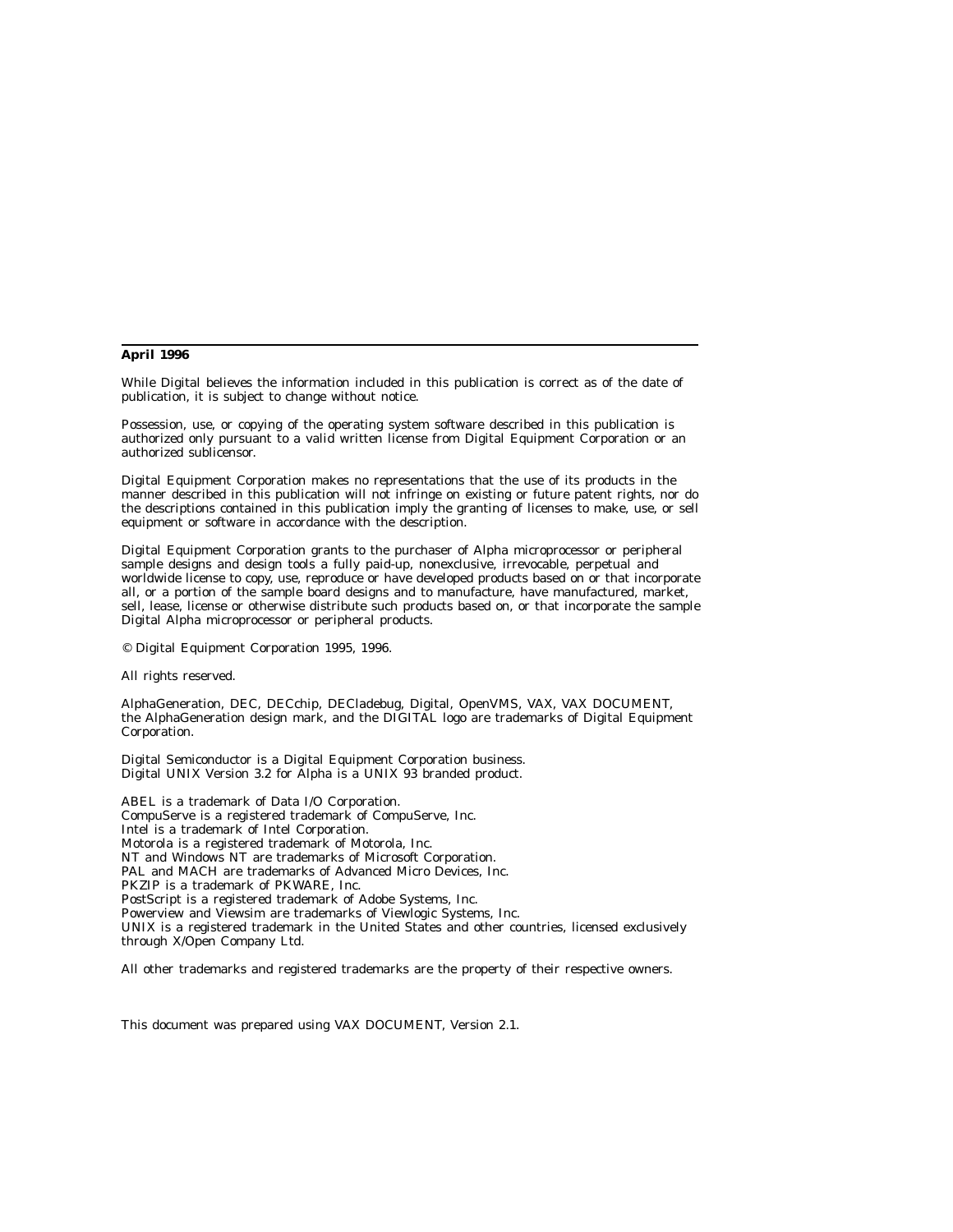## **1 Introduction to the Alpha PCI 164–266/300**

The Alpha PCI 164–266/300 is a motherboard containing an Alpha 21164 microprocessor. The board supports the Microsoft Windows NT operating system through firmware in a flash ROM. In addition, the firmware contains a mini-debugger to assist you as you install the Alpha PCI 164–266/300 ino your application.

**Note**

The Windows NT operating system is not included and must be purchased separately.

### **2 Alpha PCI 164–266/300 Documentation**

Table 1 provides a list of the documentation available for the Alpha PCI 164–266/300.

| <b>Title</b>                                                 | <b>Order Number</b>         |
|--------------------------------------------------------------|-----------------------------|
| Alpha PCI 164-266/300 Motherboard Documentation              |                             |
| Alpha PCI 164-266/300 User's Manual                          | $EK-AL266$ -UM <sup>1</sup> |
| Alpha PCI 164-266/300 Design Guide                           | $EK-AL266-UG1$              |
| Alpha 21164 Microprocessor Documentation                     |                             |
| Alpha AXP Architecture Handbook                              | EC-QD2KA-TE                 |
| Alpha 21164 Microprocessor Data Sheet                        | <b>EC-QAEPB-TE</b>          |
| Alpha 21164 Microprocessor Product Brief                     | <b>EC-QAENB-TE</b>          |
| Alpha 21164 Microprocessor Hardware Reference Manual         | EC-QAEQB-TE                 |
| Alpha PCI 164-266/300 Motherboard Documentation              |                             |
| Alpha Microprocessors Motherboard Debug Monitor User's Guide | $EK-AMEBD-UG1$              |

**Table 1 Related Alpha PCI 164–266/300 Motherboard Documentation**

 $^{1}$  Available as part of the Alpha PCI 164–266/300 documentation set EK–AL266–DK; not orderable separately.

(continued on next page)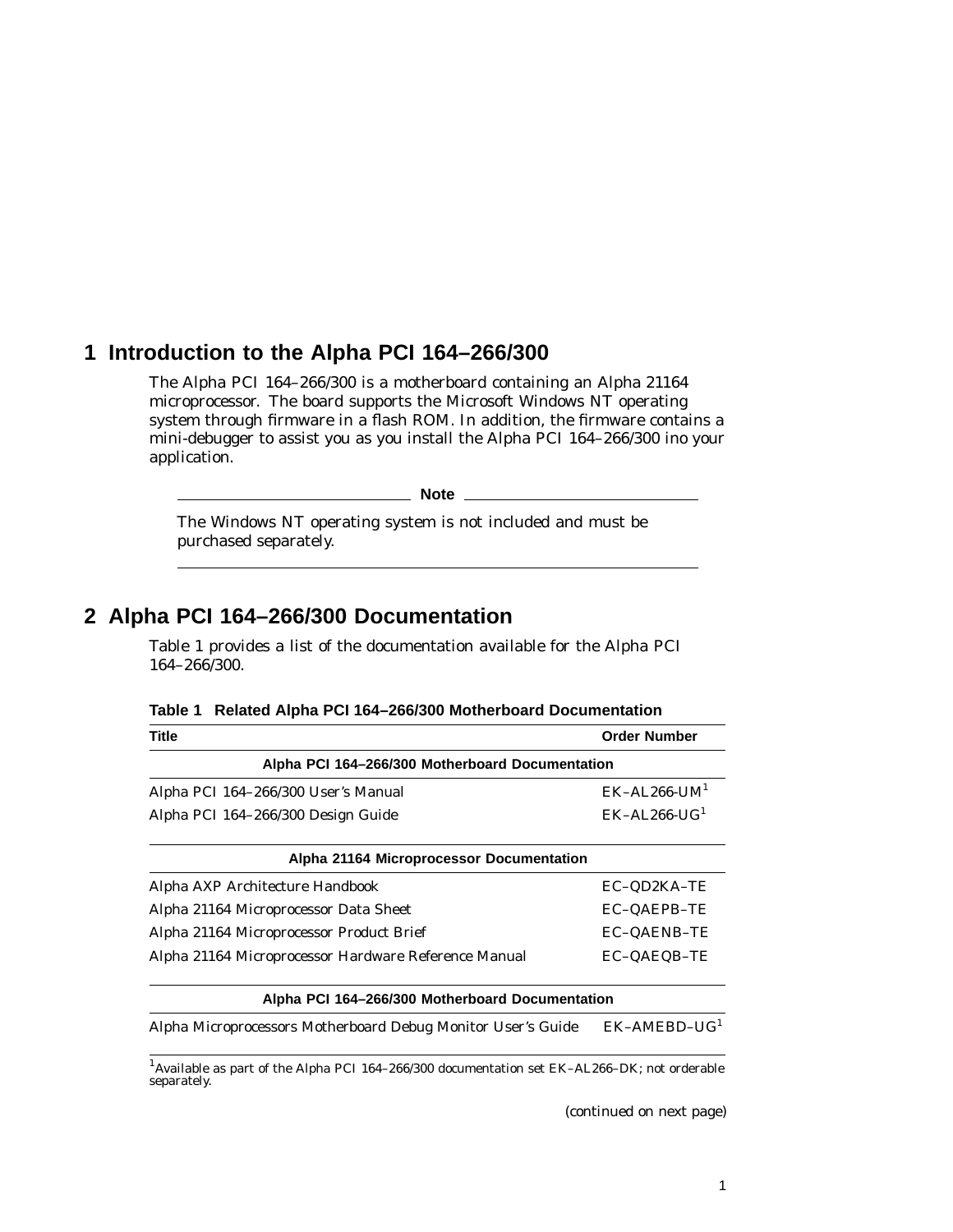| Title                                                                                                                   | <b>Order Number</b> |  |
|-------------------------------------------------------------------------------------------------------------------------|---------------------|--|
| Alpha PCI 164-266/300 Motherboard Documentation                                                                         |                     |  |
| Alpha Microprocessors SROM Mini-Debugger User's Guide                                                                   | $EK-AMSMD-UG1$      |  |
| Alpha PCI 164-266/300 Windows NT Installation Guide                                                                     | $EK-AL.266-IG1$     |  |
| <b>Associated DECchip Documentation</b>                                                                                 |                     |  |
| DECchip 21171 Core Logic Chipset Product Brief                                                                          | EC-QC3EB-TE         |  |
| DECchip 21171 Core Logic Chipset Technical Reference Manual                                                             | EC-OE18A-TE         |  |
| <sup>1</sup> Available as part of the Alpha PCI 164–266/300 documentation set EK-AL266–DK; not orderable<br>separately. |                     |  |

#### **Table 1 (Cont.) Related Alpha PCI 164–266/300 Motherboard Documentation**

### **3 Addition to the Documentation**

The *Alpha PCI 164–266/300 User's Guide* and *Alpha PCI 164–266/300 User's Manual* state that the keyboard lock switch connects to header J2 pins 20 and 22, with pin 22 as ground. Some third-party connectors may connect the keyboard lock switch to pins 18 and 20, with pin 18 as ground. Either arrangement is acceptable.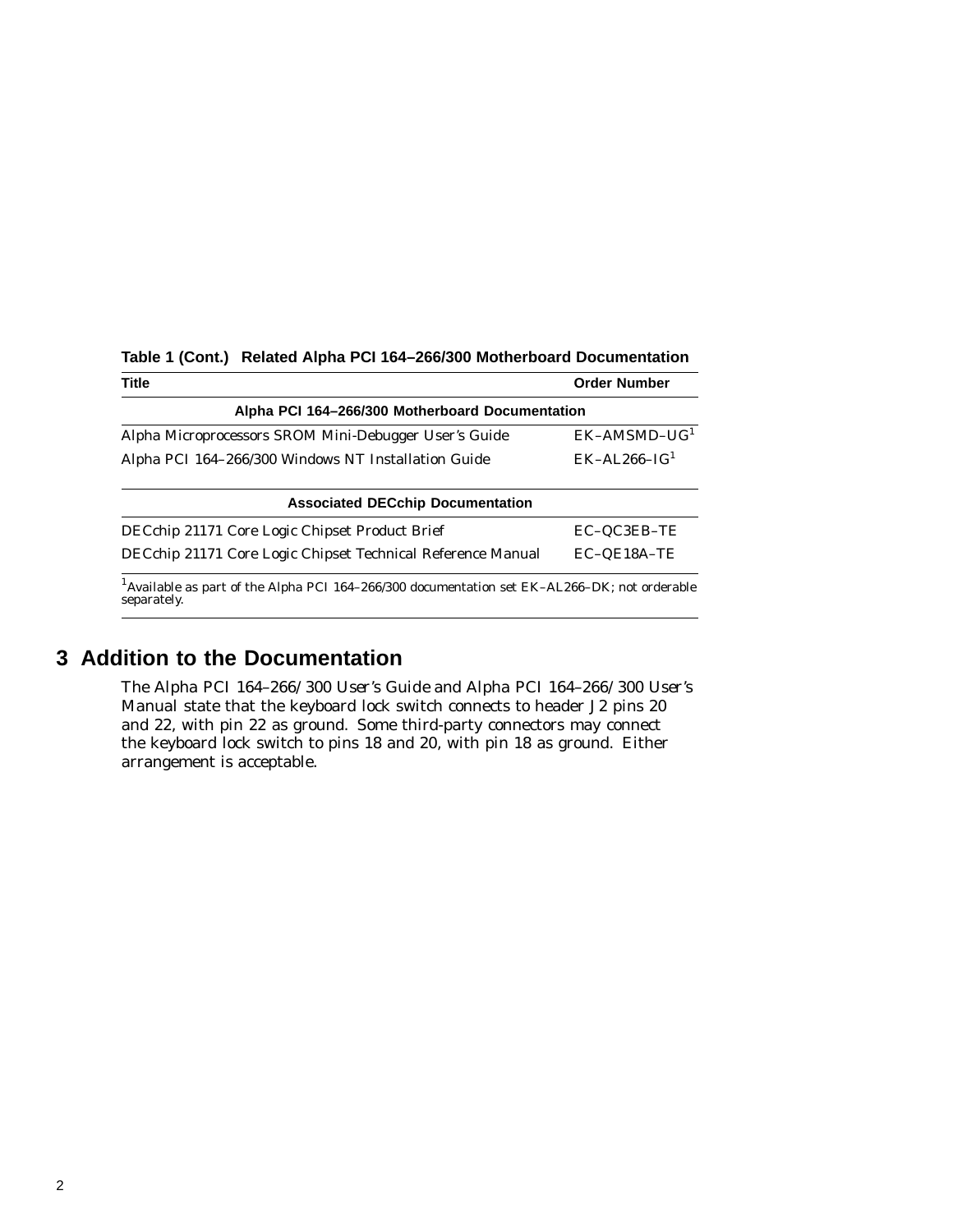### **4 Additional Hardware Requirements**

Before turning on the power to your Alpha PCI 164–266/300, you must provide the following components in addition to those supplied in the kit. The components needed depend upon the intended use of the Alpha PCI 164–266 /300 board.

- A 275-watt industry-standard PC power supply that includes a 3.3-V, 16.0-A dc output
- A terminal or a serial line connection to another system running a terminal emulation package

You may want to provide a system enclosure that will accept a full-size motherboard (optional).

The following additional components are required to install the Windows NT operating system on the Alpha PCI 164–266/300:

- A PS/2 compatible 101-key keyboard
- A PS/2 compatible mouse
- A supported PCI or ISA bus graphics card, cables, and a compatible monitor
- A supported PCI or ISA bus SCSI controller and cables
- An IDE or SCSI CD–ROM drive
- An IDE or SCSI hard drive

For more information about hardware requirements and for the location of board connectors and jumpers, see the System Configuration and Connectors chapter in the *Alpha PCI 164–266/300 User's Manual*, EK–AL266–UM.

Refer to the *Alpha PCI 164–266/300 Microsoft Windows NT Installation Guide*, EK–AL266–IG, and the Microsoft *Hardware Compatibility List*<sup>1</sup> for Windows NT to determine which SCSI controllers and graphics cards are supported.

<sup>&</sup>lt;sup>1</sup> To obtain the *Hardware Compatibility List*, contact Microsoft's Customer Service representatives at 1–800–426–9400. You can also access CompuServe Information Systems in Library 1 of the WINNT forum (GO WINNT) or Library 17 of the MSWIN32 forum (GO MSWIN32).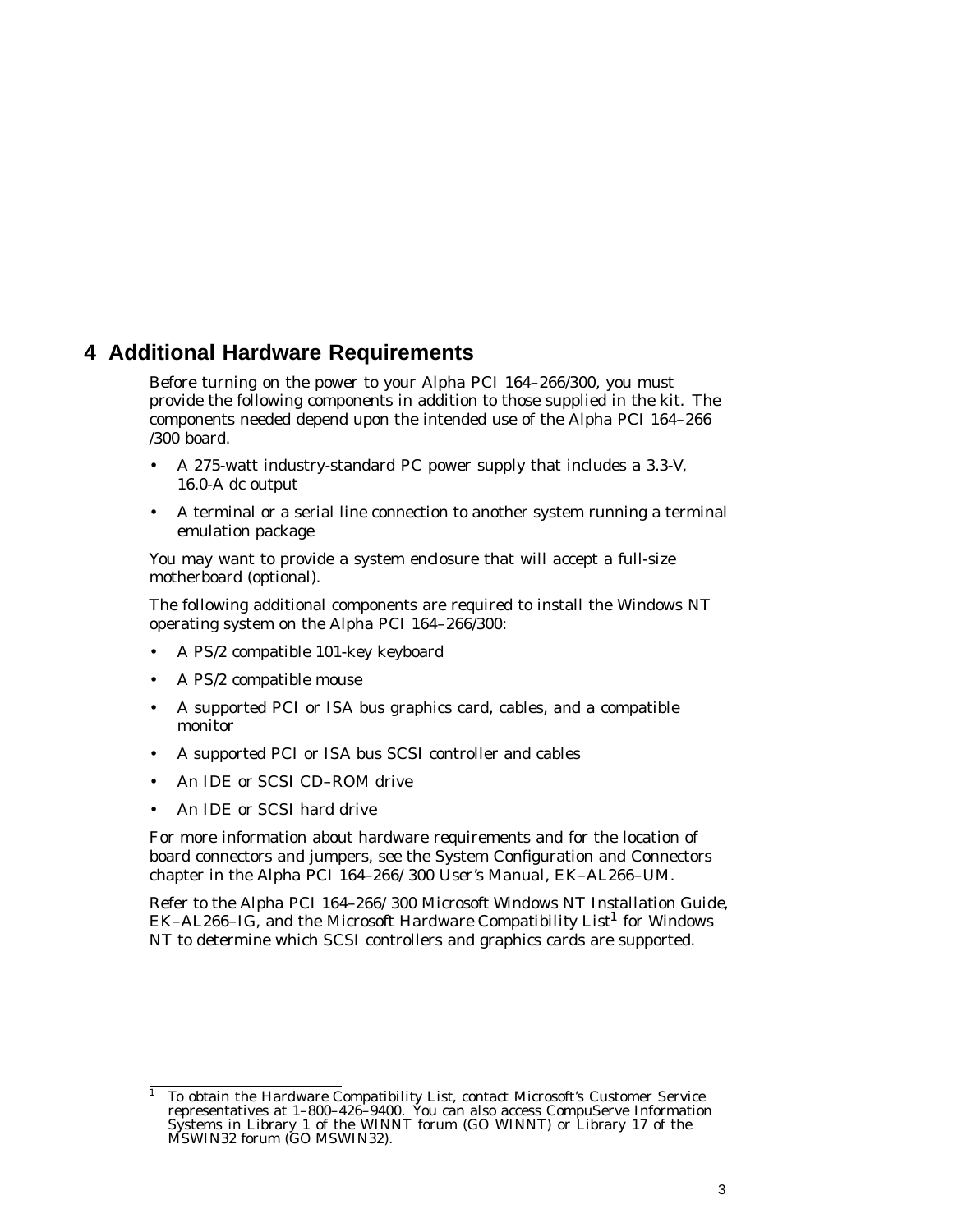# **5 Starting Up and Using the Alpha PCI 164–266/300**

After all the required hardware components have been assembled, connect them to the Alpha PCI 164–266/300 by using the module connectors. For a standard system (without Windows NT), follow the procedure listed in Section 5.1. For a system using Windows NT, perform the additional steps listed in Section 5.2. For information about the location of the module connectors, refer to the System Configuration and Connectors chapter of the *Alpha PCI 164–266/300 User's Manual*.

Two firmware programs have been loaded into the Alpha PCI 164–266/300 1MB flash ROM. They are the debug monitor and the Windows NT ARC firmware. The debug monitor is a serial line monitor program used to perform software and hardware debug functions. The Windows NT ARC firmware is used to install and boot the Windows NT operating system. The Alpha PCI 164–266/300 system has been configured to start the debug monitor by default. Once the debug monitor is running, you can switch to Windows NT ARC firmware.

#### **5.1 Starting the Debug Monitor**

To start the debug monitor on your Alpha PCI 164–266/300, follow this procedure:

- 1. Connect the 9-pin serial port adapter cable, provided in the kit, to the COM1 connector at J27. Insert the connector in the proper orientation, so that pin 1 on the cable matches pin 1 on the board header (as indicated on the module).
- 2. Connect your terminal to the COM1 port, using a cable arrangement appropriate to your terminal. Set the terminal to 9600 baud,  $\overline{8}$  data bits, 1 stop bit, no parity.
- 3. Connect the power supply to the Alpha PCI 164–266/300 board, as shown in Figure 1, with standard power to J29 and +3.3Vdc power to J18. If you use Digital's recommended power supply, connect power supply plug P8 to J29 pins 1–6 and P9 to J29 pins 7–12, and P11 to J18 pins 7–12 and P12 to J18 pins 1–6. (The board connectors appear to be 12-pin connectors, but each accepts two 6-pin power supply plugs.)

#### **Caution**

The four power supply plugs are not keyed, so pay particular attention to Figure 1 when installing them.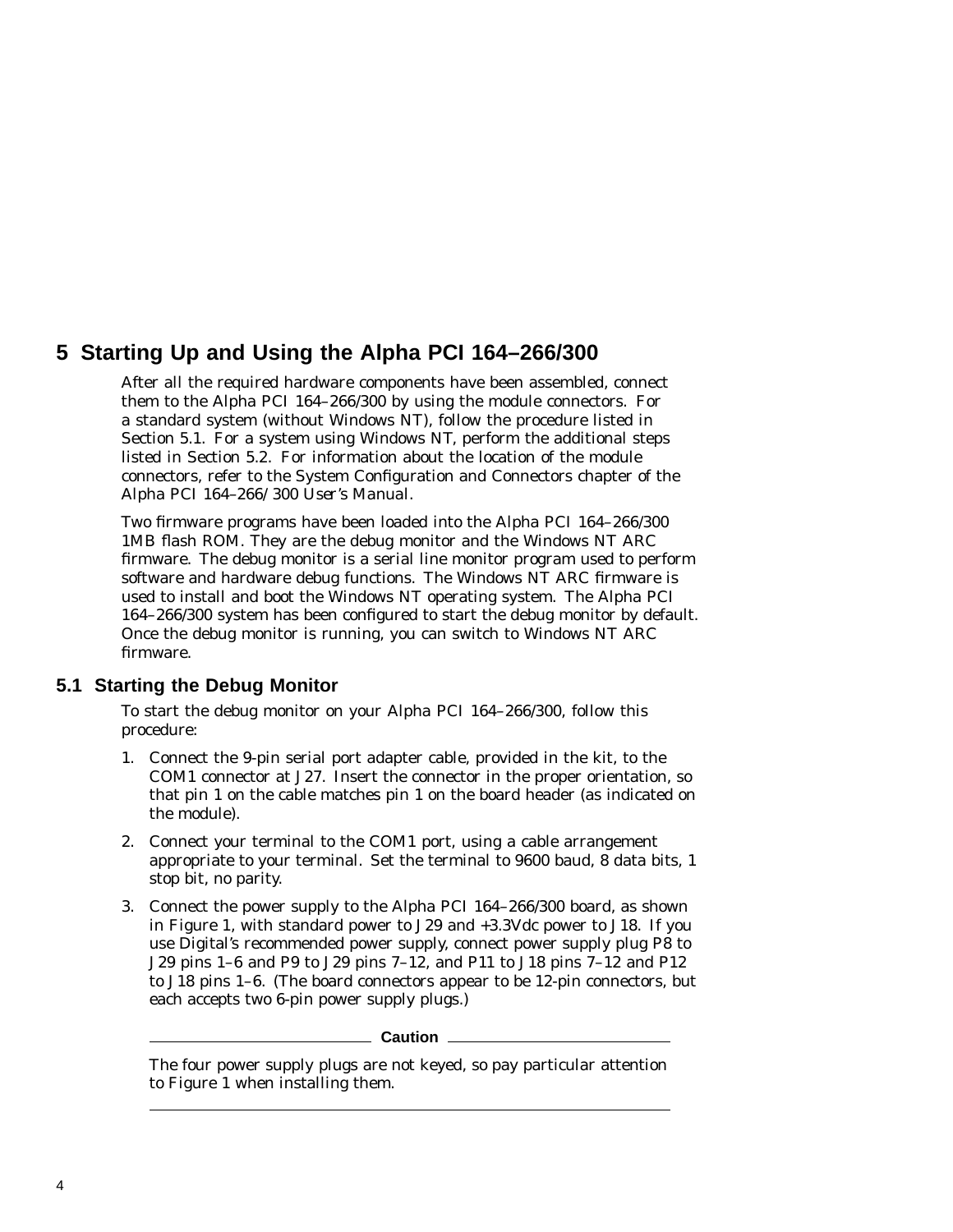

**Figure 1 EB164 Power Connectors**

4. Connect the supplied 3.5-inch diskette drive using a 34-pin diskette drive cable from connector J31 on your Alpha PCI 164–266/300 to the diskette drive. The drive should be connected after the twist in the cable. Attach a power connector to the drive. Again, make sure to insert the connector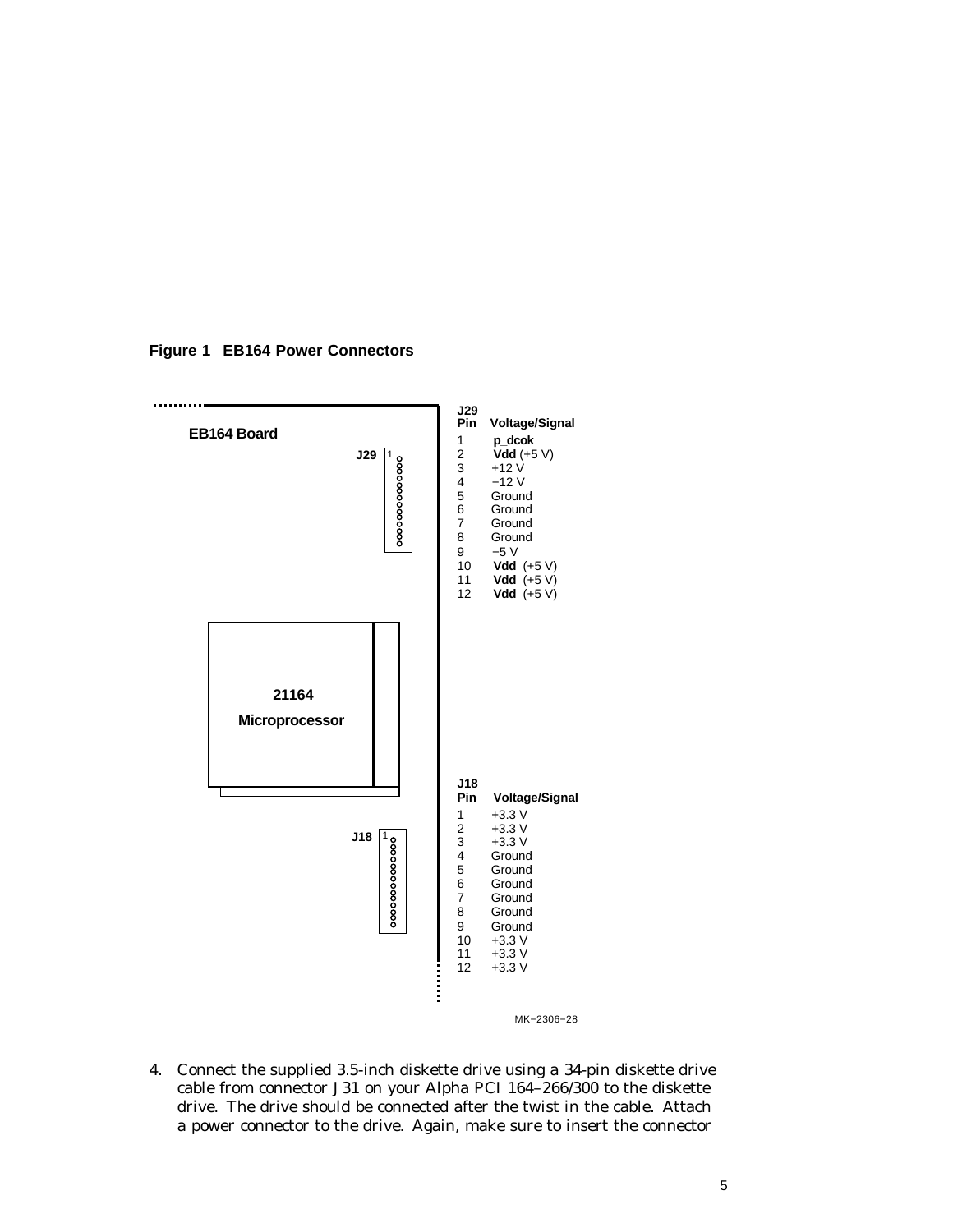in the proper orientation so that pin 1 on the cable matches pin 1 on the board header (as indicated on the module).

- 5. If you plan to use your Alpha PCI 164–266/300 on a network, install the Ethernet controller board (DE435) in one of the PCI connectors as outlined in the DE435 documentation.
- 6. Turn on the power to your terminal and to the Alpha PCI 164–266/300.
- 7. Observe the debug monitor messages that immediately follow when the Alpha PCI 164–266/300 is turned on. These messages describe your system configuration, version dates, and memory size, and conclude with the EB164> system prompt.
- 8. Verify the memory size and system configuration information displayed.
- 9. If you do not see the debug monitor messages, turn off the power to the Alpha PCI 164–266/300. Verify that the previous steps were performed correctly, verify the seating of the memory SIMMs, and check that all the jumpers are in their default positions. Then repeat steps 6 through 8.

The Alpha PCI 164–266/300 is ready to be used. Refer to the *Alpha Microprocessors Motherboard Debug Monitor User's Guide* for a complete list of commands.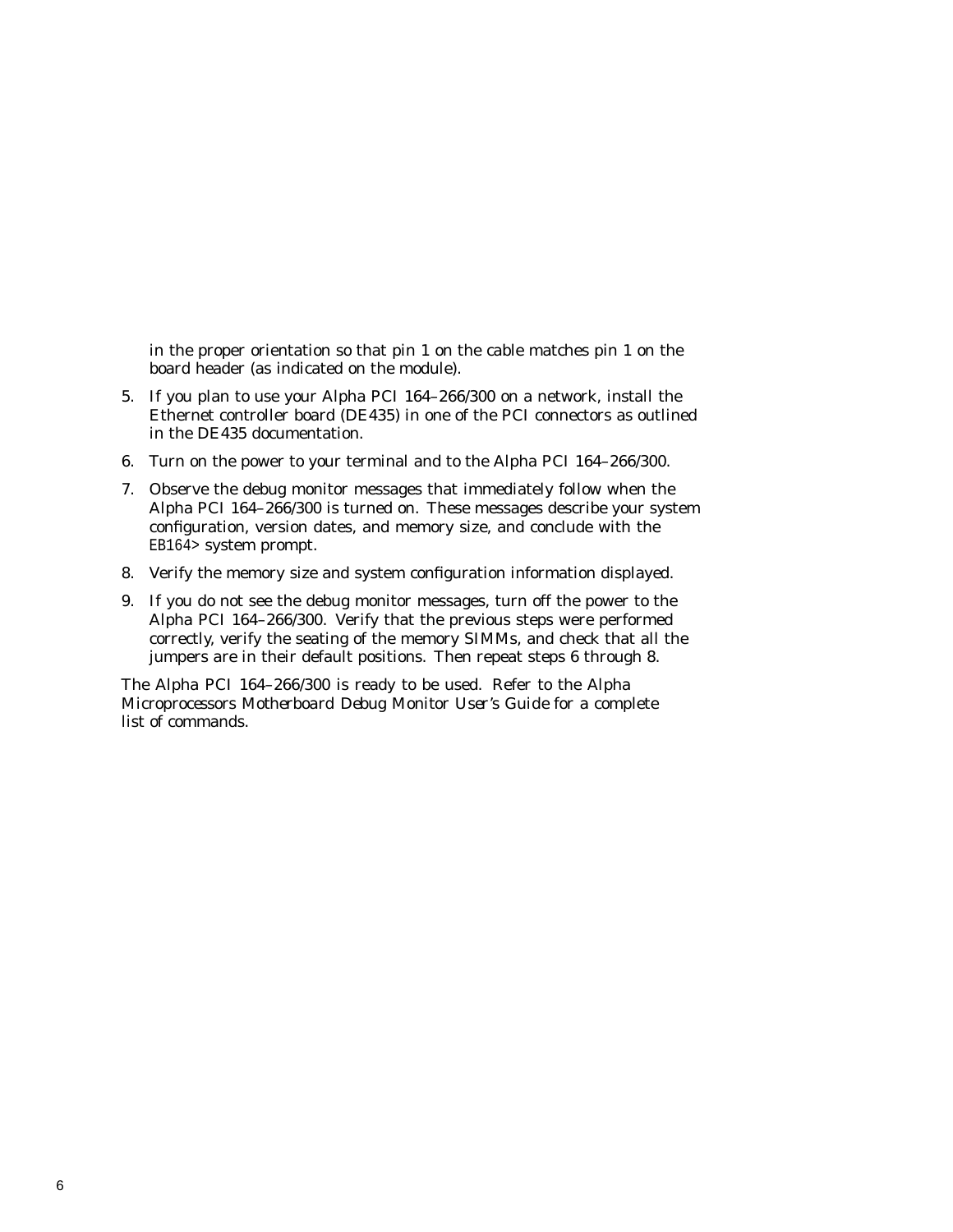#### **5.2 Starting Windows NT ARC Firmware**

If you plan to install the Windows NT operating system on your Alpha PCI 164–266/300, turn off the power to the Alpha PCI 164–266/300 and proceed with the following hardware configuration procedure:

- 1. Connect the keyboard cable to connector J32.
- 2. Connect the mouse cable to connector J34.
- 3. If you will be using any SCSI devices, such as a SCSI CD-ROM drive or hard disk, install the SCSI controller in any free PCI or ISA slot. Then connect the drives, being sure *only* the last drive connected to the cable is terminated, or use a cable terminator if the last drive does not have SCSI bus termination capability. Follow the drive manufacturer's installation instructions to set each drive on the bus to a unique ID number and each drive except the last to non-terminated. The primary drive on the bus shold be a hard drive.
- 4. If you will be using one or more IDE CD-ROMs, hard drives, or other IDE devices, attach your IDE cable to connector J26 in the proper orientation. An IDE hard drive should be configured as the primary device on the IDE bus. Refer to the manufacturer's instructions for setting up the hard drive.
- 5. Install the graphics card into either a PCI or ISA connector, depending on the card you are using. Connect the graphics card to a compatible monitor following the graphics card manufacturer's instructions.
- 6. Verify that the jumper from J14-2 to J14-3 is inserted, allowing the flash ROM to be written. If the Windows NT ARC firmware is unable to write to flash ROM, it prints the device error message and stops.
- 7. Turn on the power to the Alpha PCI 164–266/300, and verify that the debug monitor configuration messages displayed are accurate. If the debug monitor does not start or if a configuration problem is noted, review your hardware configuration and then proceed to the next step.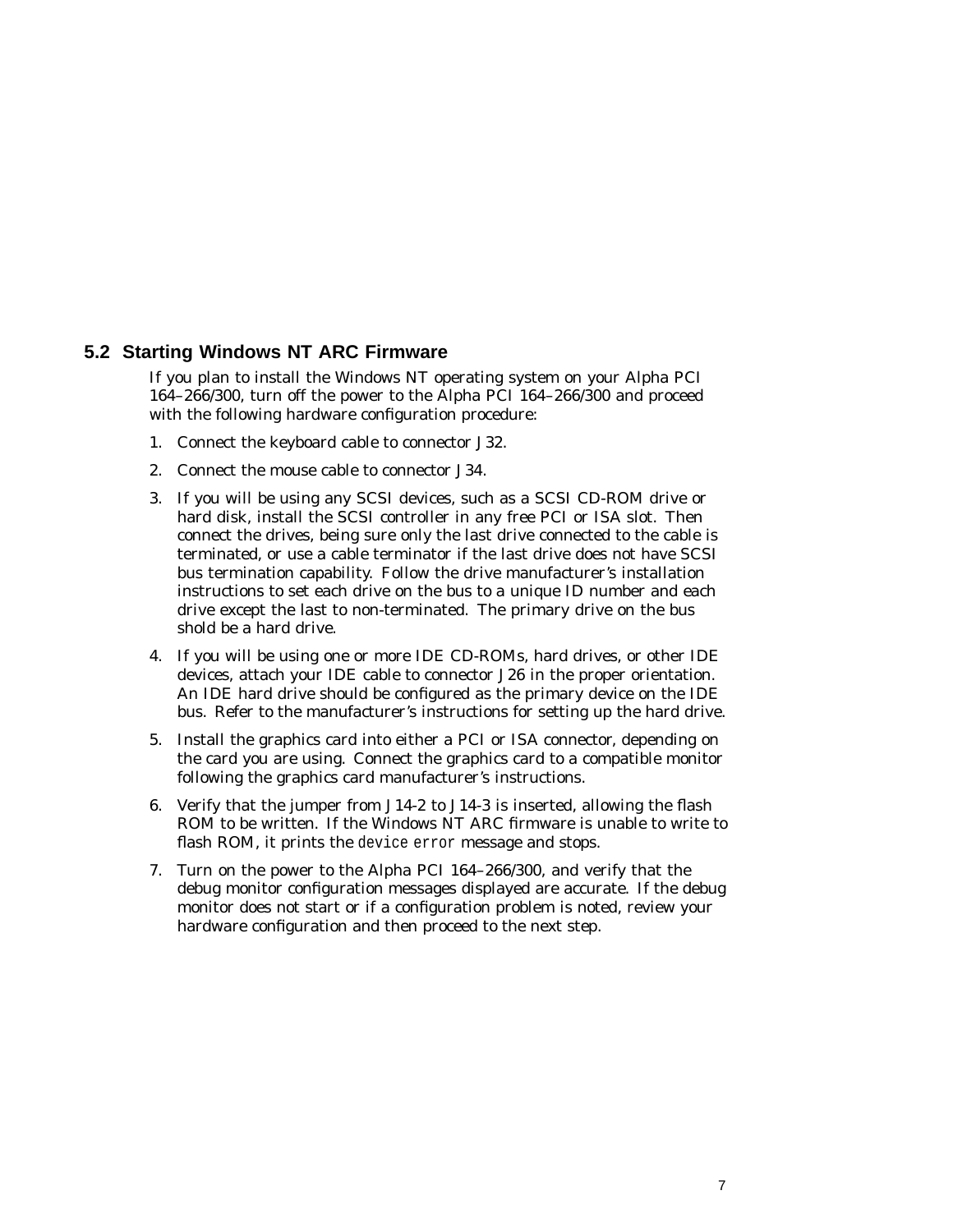8. The firmware contained in the serial ROM on your Alpha PCI 164–266/300 determines which firmware image is loaded from the flash ROM at powerup. At this point, you want the serial ROM to load the Windows NT ARC firmware so you can proceed with installing Windows NT on your Alpha PCI 164–266/300.

The serial ROM firmware uses a value stored in the nonvolatile RAM of the realtime clock to determine which firmware image to load.

Use the following debug monitor commands to select Windows NT ARC firmware and to verify the selection: $<sup>1</sup>$ </sup>

EB164> **bootopt nt**

```
O/S type selected: "The Windows NT Operating System"
....Firmware type: "Windows NT Firmware"
EB164> bootopt
```

```
Predefined bootoptions are...
  "0" "Alpha Evaluation Board Debug Monitor" "DBM"
  "1" "The Windows NT Operating System" "NT"
  "2" "OpenVMS" "VMS"
  "3" "Digital UNIX" "UNIX"
O/S type selected: "The Windows NT Operating System"
....Firmware type: "Windows NT Firmware"
EB164>
```
The presence of a jumper at J1–25/26 (see CONF11 on the module) forces the serial ROM firmware to load the alternate image selected by the value in the nonvolatile RAM. Turn off the power to the Alpha PCI 164–266/300 and install the jumper at J1–25/26. (The absence of this jumper overrides the value stored in the nonvolatile RAM.)

9. Turn on the power to the Alpha PCI 164–266/300. After the power-up diagnostics are run, the ARC console boot menu appears on the graphics display.

If the ARC console boot menu does not appear, check the output of COM1 for error messages and review your hardware configuration.

You are ready for software installation. Refer to the *Alpha PCI 164–266 /300 Microsoft Windows NT Installation Guide* for instructions.

<sup>1</sup> The Alpha PCI 164–266/300 uses the same firmware as the EB164, so firmware prompts appear as EB164>.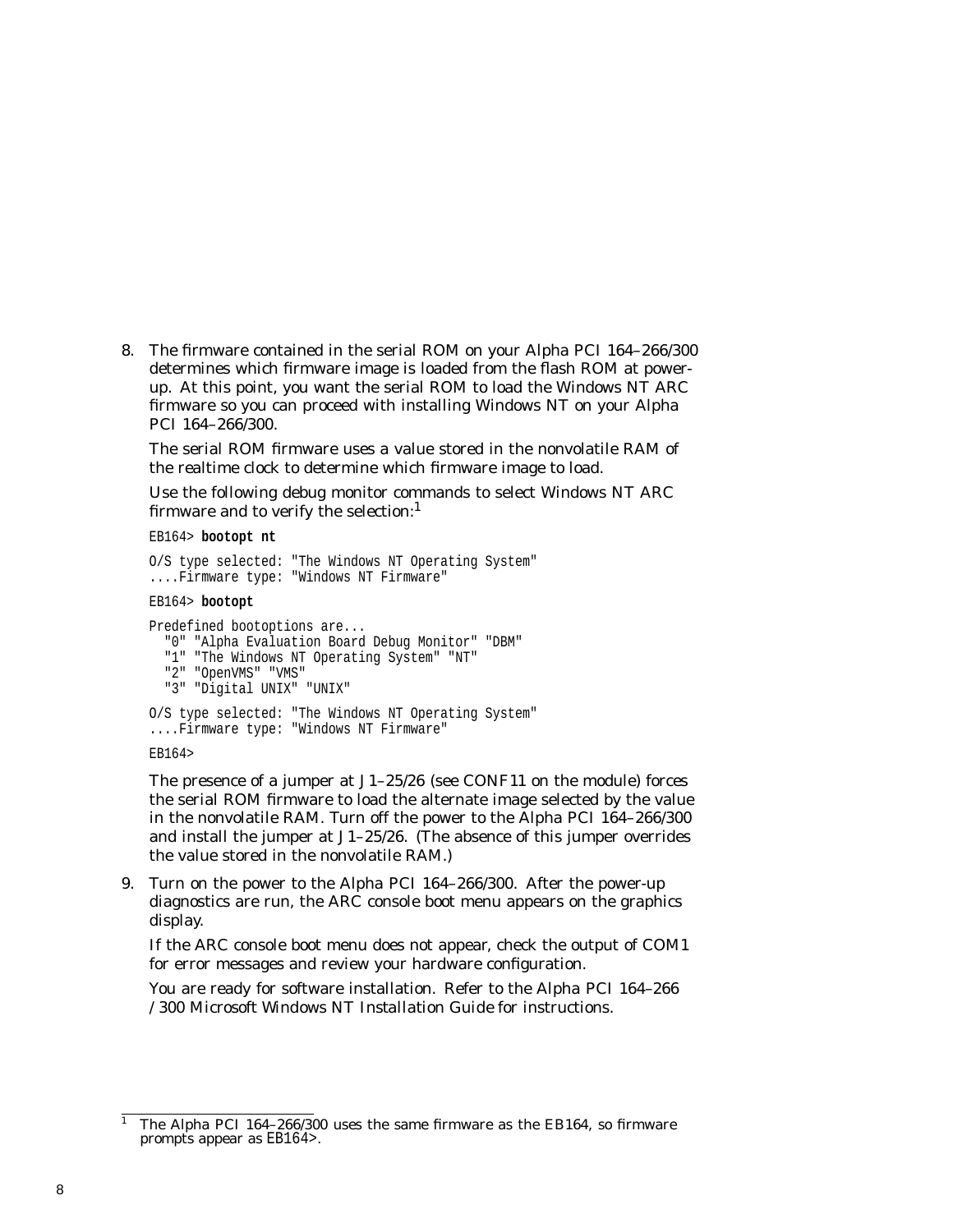#### **5.3 Returning from Windows NT ARC Firmware to the Debug Monitor**

You may use either of these two methods to return to the debug monitor after the Windows NT ARC firmware has been selected:

- 1. Turn off the power to the Alpha PCI 164–266/300, remove the jumper from J1-25/26 (CONF11 on the module), then turn on the power to the Alpha PCI 164–266/300.
- 2. Use the ARC firmware menus to choose the debug monitor.
	- a. At the Boot menu, choose **Supplementary menu...**.
	- b. At the Supplementary menu, choose **Setup the system...**.
	- c. At the Setup the system menu, choose **Machine specific setup...**.
	- d. At the Machine specific setup menu, choose **Debug Monitor**.
	- e. Turn off the power to the Alpha PCI 164–266/300, then turn the power back on.